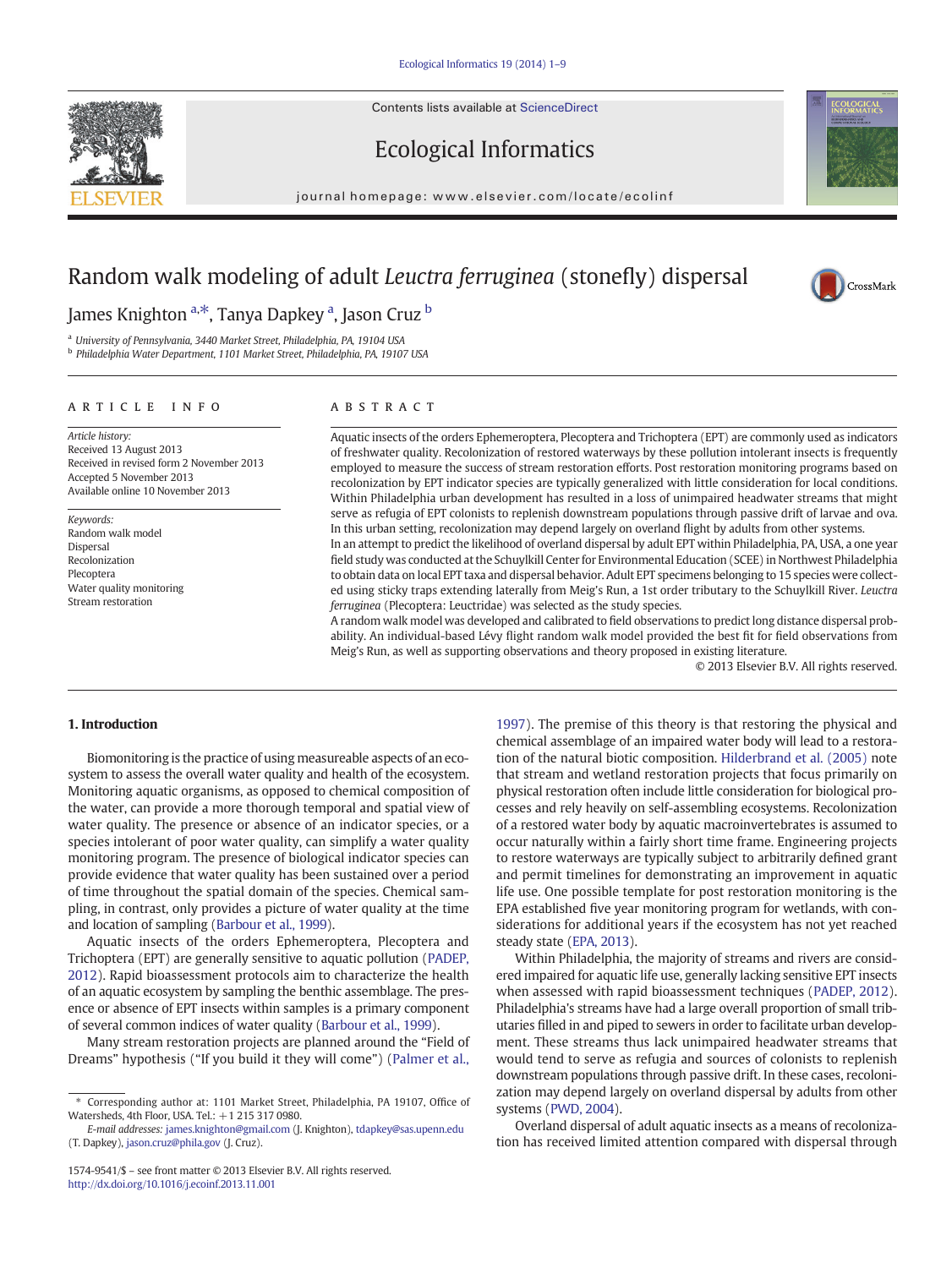downstream drift of the aquatic stages. A review of existing literature that shows dispersal by adults has been studied, though typically at undisturbed natural streams over limited distances ([Finn and Poff, 2008;](#page-7-0) Griffi[th et al., 1998; Jackson and Resh, 1989; Jones and Resh, 1988;](#page-7-0) [Macneale et al., 2005; Petersen et al., 1999, 2004; Winterbourn and](#page-7-0) [Crowe, 2001](#page-7-0)).

Available research, while setting a firm theoretical framework for future studies, provides little practical guidance for estimating the probability of successful inter-basin transfer of EPT ova. When predicting dispersal probabilities, local variables must be considered including: local EPT taxa and abundances, land use and the degree of habitat segmentation.

A predictive model provides a theoretical framework to allow extrapolations beyond the boundaries of a given study. Once validated, a model for freshwater macroinvertebrate dispersal can be used to refine expectations for recolonization by EPT. This research discusses numerical models for predicting insect flight. Several random walk models are fit to field observations to make inferences about adult macroinvertebrate behavior, and to set a foundation for prediction of long distance dispersal probability.

# 2. Methodology

# 2.1. Field observations

A one year field study of adult EPT dispersal was conducted from April 15, 2012 through April 14, 2013 at the Schuylkill Center for Environmental Education in Philadelphia, PA, USA. The study site was adjacent to Meig's Run, a 1st order tributary to the Schuylkill River. Meigs' Run has a drainage area of 0.7  $km^2$ . The average channel slope along the tributary is 4%. Stream top width varies from 1.5 to 3 m. Meig's Run is approximately linear with few meanders (sinuosity index  $= 1.11$ ). The land was farmed until the mid 1960s when the property was designated for educational use and as a nature preserve [\(SCEE, 2012\)](#page-8-0). The study watershed is among the least disturbed watersheds within Philadelphia. Each drainage basin contains minimal development at less than 5% gross impervious cover. The upper 10% of the drainage basin collects overland runoff from a detached single family home residential area. The lower 90% has reforested though the understory is heavily grazed by deer.

Trapping methods used in this study were similar to those described by [Jackson and Resh \(1989\)](#page-7-0) and [Petersen et al. \(1999\).](#page-8-0) At 2 separate trapping locations, 3 square 0.36  $m<sup>2</sup>$  sticky traps were placed on wooden posts along a lateral transect from Meig's Run at distances of 5.8 m, 15 m and 30.2 m from the stream centerline at location 1 and 7.6 m, 14 m and 26.8 m at location 2. The midpoint of each trap was set at a height of 1.5 m above ground. Each trap was constructed of plywood that had been covered in removable clear plastic sheets. The plastic sheets were sprayed with Tanglefoot Tangle Trap Sticky Coating (Contech, Victoria, BC) to trap flying insects. Traps were visited every two weeks to collect EPT specimens. Specimens were removed from the traps by soaking the plastic in Winsor & Newton Oil & Alkyd Solvents English distilled turpentine. Specimens collected were sorted into glass vials according to collection date, trap and species. Specimens were preserved in a solution of 95% ethyl alcohol. Funding for field and lab supplies was provided by the Philadelphia Water Department (PWD).

Identification of species and sex for EPT insects was carried out using [Usinger \(1956\)](#page-8-0), [Hitchcock \(1973\),](#page-7-0) [Bauman \(1975\)](#page-7-0) and [Merritt and](#page-8-0) [Cummins \(1996\).](#page-8-0) Identification was carried out with a Lomo M6C-10 stereoscopic dissecting microscope. Identification photographs were taken directly through the ocular tube with an Olympus Stylus 850SW digital camera. Leuctra females within the region were differentiated with [Hitchcock \(1973\)](#page-7-0) and comparison to type specimens held in the Entomology Type Collection of the Academy of Natural Sciences of Drexel University, Philadelphia, PA [\(ANS, 2013\)](#page-7-0).

To supplement visual identification, DNA barcoding of the mitochondrial cytochrome c oxidase subunit I gene of 100 specimens was performed at the University of Guelph Canadian Centre for DNA Barcoding (Project Code: SCAMI) ([BOLD, 2013](#page-7-0)). Results of DNA barcoding confirmed visual identifications. Funding for DNA barcoding was provided through a research award from the University of Pennsylvania. Voucher specimens for each taxon have been submitted to the Entomology Type Collection of The Academy of Natural Sciences of Drexel University, Philadelphia, PA [\(ANS, 2013\)](#page-7-0).

Leuctra ferruginea (Plecoptera: Leuctridae) was the most numerically abundant taxon collected over the trapping period. Review of field observations suggests that L. ferruginea exhibits some dispersal behavior, being captured commonly even at the furthest traps. Based on these initial field observations, L. ferruginea were selected for further study as a potential higher frequency dispersing EPT insect, and therefore a more probable colonist of restored waterways.

### 2.2. Review of existing models and data to describe insect flight

Two theoretical models for dispersal of adult Leuctra spp. have been proposed. The model of [Macneale et al. \(2005\)](#page-7-0) suggests that dispersal is primarily upstream within the stream corridor with occasional unpredictable long distance lateral dispersal. [Petersen et al. \(2004\)](#page-8-0) similarly propose a theoretical model suggesting two possible outcomes for a female stonefly, overland dispersal or a return to the stream of emergence. Both models are somewhat unsatisfying in that they propose that Leuctra spp. behavior is to remain within the stream corridor, yet they allude to infrequent long distance dispersal events with no attempt to explain or quantify this rare behavior.

Quantitative studies of L. ferruginea flight corroborate field observations obtained through this study. Through a mark and recapture experiment, [Macneale et al. \(2005\)](#page-7-0) tracked the flight behavior of L. ferruginea. Recapture of marked females demonstrated the capacity for overland dispersal of distances up to 560 m and 640 m along the stream corridor.

There is scant published information about short duration L. ferruginea flight behavior. [Macneale et al. \(2005\)](#page-7-0) remark that while L. ferruginea are considered poor flyer, they were observed to fly in bouts with typical lengths of up to several meters. These qualitative observations are similar to observations the authors made while collecting stoneflies within the Schuylkill Center. Leuctrids were often observed flying a few meters in several minutes, but never a sustained continuous flight in a consistent direction. Following a bout of flight, the stoneflies landed on nearby trees or sticky traps more commonly than on the ground (J. Knighton, personal observation, 2012).

A variety of numerical models have been proposed to simulate the dispersal of insects ([Freeman, 1977; Mayer et al., 1999; Petersen et al.,](#page-7-0) [2004; Petrovskii et al., 2011b\)](#page-7-0). Existing models range in complexity, data requirements, computational demand and the underlying theory describing insect movement.

A regression analysis of insect trap data versus distance [\(Grif](#page-7-0)fith [et al., 1998; Jackson and Resh, 1989; Petersen et al., 2004](#page-7-0)) is a simplistic statistical model which can be useful tool in testing the hypothesis that stonefly density decreases with distance from the stream. While regression against distance is a valuable tool that is simple to implement, it over simplifies the phenomena as extrapolation can yield results with no physical basis.

[Freeman \(1977\)](#page-7-0) proposed a mathematical model to explain the dispersal patterns of flying insects. The basic theory behind this model is that given a single point of emergence, insect density will decrease with distance from this point. Freeman acknowledges that there is a random component to insect movement; however the proposed model is deterministic in nature. This model was originally used to fit data from a mark and recapture experiment with cabbage flies. Similarly, this model is useful only for interpolation between traps and yields physically impossible results when extrapolating.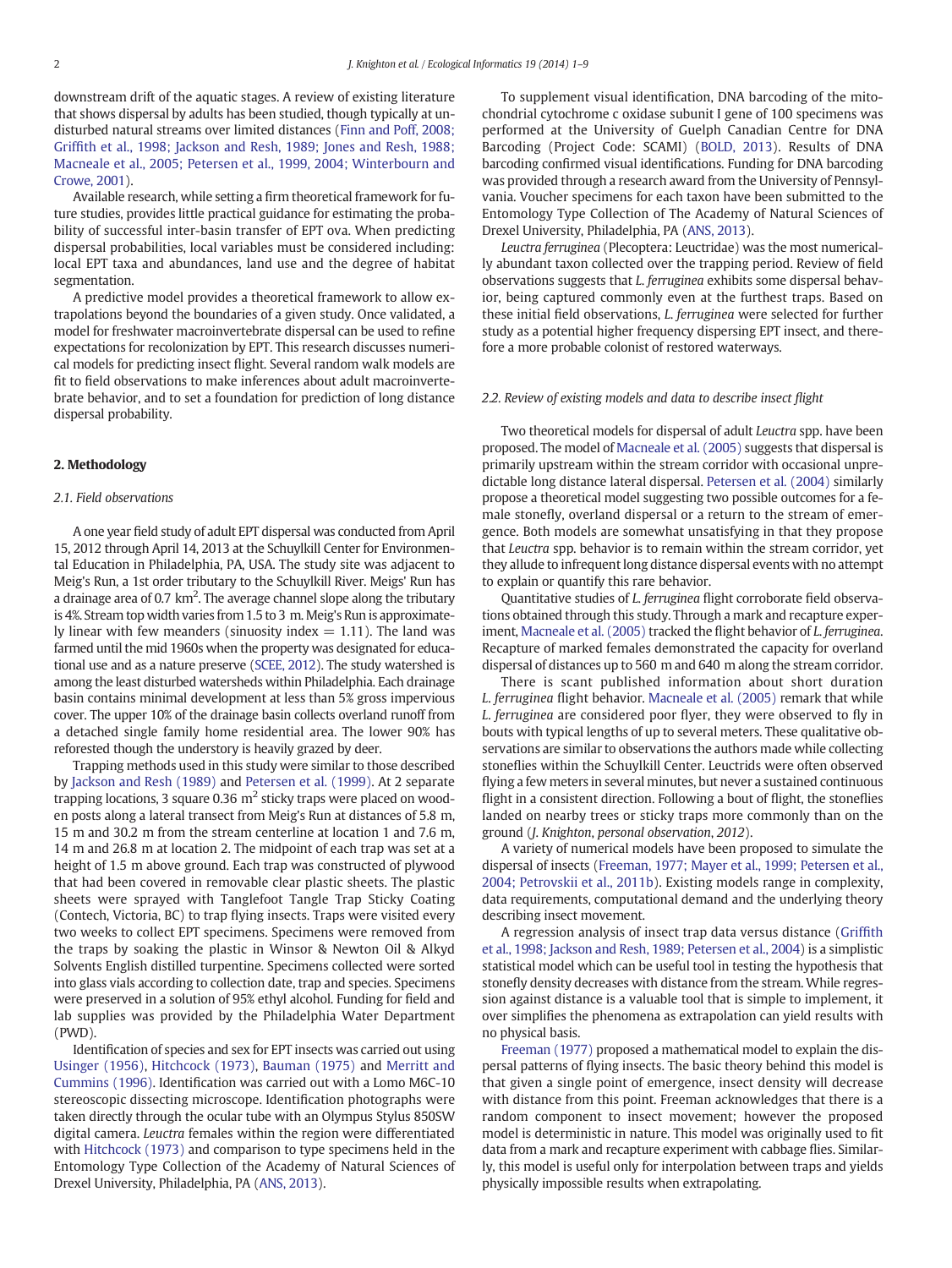[Mayer et al. \(1999\)](#page-8-0) propose a continuous population density function based on Cauchy dispersal over a circular area to explain the dispersal patterns. Estimates of the lifespan of the study insect and average daily flight distances are required. This model was originally used to model a 1967 screwworm outbreak in Texas. The main limitation of Mayer's model is that it solves for proportion of the population instead of number of dispersing insects. Validation of the model requires additional data or assumptions about relationships between trap counts and density.

The random walk approach [\(Petrovskii et al., 2011b\)](#page-8-0) is stochastic in nature, which allows movement parameters to be defined as random variables. As the flight of insects is generally considered to be a highly random process ([Freeman, 1977; Mayer et al., 1999; Petrovskii et al.,](#page-7-0) [2011b](#page-7-0)) this approach provides more flexibility in describing stonefly flight. In addition, it allows for inferences on population density from trap counts. As such, the random walk approach meets the fundamental criteria for this research.

# 2.3. Proposed modifications for individual based random walk modeling

The individual based random walk model developed for this study is based on the model described by [Petrovskii et al. \(2011b\).](#page-8-0) The model is of a generalized form, originally designed to simulate the dispersal of aphids, a crawling terrestrial insect. While the basic framework of this model is maintained in this study, several modifications are proposed to better approximate the phenomenon of stonefly emergence and dispersal.

The timing of emergence is assumed to be completely synchronous. Random walks for all individuals begin at time equal to 0. While emergence of each stonefly species trapped was observed over a period of weeks during 2012, interactions between stoneflies are not being simulated, and it is therefore not required that the temporal variation of emergence be accounted for. The primary question to be asked in this research is how many years before dispersal will occur, therefore differences in emergence times on the order of weeks are considered inconsequential.

The lifespan of all dispersing stoneflies is assumed to be identical. Research by [Petersen \(2002\)](#page-8-0) suggests that the life span of Leuctra spp. may be best represented as a continuous probability density function. Though a more accurate representation of lifespan would improve model estimates, a lack of existing data on the study species prevents variation in lifespan from being described as a random variable. A constant average lifespan is proposed as a substitute for an experimentally defined probability distribution. For this set of simulations, random walks end at time equal to estimated average lifespan of 900 h as the average of lifespan of Leuctra spp. proposed by [Petersen \(2002\).](#page-8-0)

The typical mark and recapture simplifying assumption employed by [Petrovskii et al. \(2011a\)](#page-8-0) that all insects begin at a central location are somewhat valid for stonefly dispersal in nature. The starting location for all stoneflies is assumed to be centered on a riffle. While riffles along the Schuylkill Center are roughly 2.3  $m^2$ , the variation in potential emergence location is small compared to the entire simulated spatial domain. The simplifying assumption that all stoneflies within of a given riffle emerge from the same point is presumed to be valid.

Rather than accounting for all stoneflies along a given stream, the model is simplified to simulate three riffles within the vicinity of the sticky traps. Migration along the stream corridor creates a flux of stoneflies through the imaginary model boundaries. To implicitly account for migration along the stream within the simulation a reflective border is placed on either side of the study domain extending laterally from the stream (spatial domain demonstrated in [Fig. 1a](#page-3-0)–d). The use of reflective boundaries assumes that for every stonefly leaving the study area, there will be approximately one stonefly entering the study area originating from an adjacent riffle.

Traps are approximated as discrete spherical areas within the spatial domain. Simulated insects are removed from the study area if they enter the space defined as the trap as recommended by [Petrovskii et al.](#page-8-0) [\(2011b\)](#page-8-0). In reality, the trapping of insects may create a measureable local perturbation in stonefly density ([Freeman, 1977; Petrovskii et al.,](#page-7-0) [2011b\)](#page-7-0) allowing the influx of stoneflies from adjacent riffles to outweigh the numbers leaving the study area. In order to counteract the numerical artifacts arising from this local perturbation, 3 riffles are simulated with reflective boundaries on either side of the outer riffles. Inclusion of more than 3 riffles significantly increases computational demand of each simulation while not providing a marked improvement in results.

Height of aquatic insect flight through a forest was studied by [Jackson and Resh \(1989\).](#page-7-0) Traps hung at 2, 5 and 8 m above ground showed little preference among adult EPT insects for a specific height. Based on these observations, flight elevation preference is assumed to be negligible. Research suggests that stoneflies are commonly associated with tree and bankside vegetation [\(Harrison et al., 2000; Hitchcock,](#page-7-0) [1973; Sweeney, 1993](#page-7-0)), therefore the upper elevation of the shrub layer is used to define an artificial vertical reflective boundary at 6 m.

In one of the earliest studies of adult stonefly dispersal, [Ulfstrand](#page-8-0) [\(1969\)](#page-8-0) proposed that stoneflies may have the ability to cover large distances through wind aided dispersal. Research by [Madsen et al. \(1973\)](#page-7-0) and [Winterbourn and Crowe \(2001\)](#page-8-0) suggests that flight direction of EPT insects may not be a function of wind direction. In the study by [Madsen](#page-7-0) [et al. \(1973\)](#page-7-0) EPT dispersal was observed against wind. [Briers et al.](#page-7-0) [\(2003\)](#page-7-0) discuss the flight activity of stoneflies in relation to meteorological conditions such as air temperature and wind speed. Their findings suggest that flight activity is negatively correlated with wind speed. Though at present there is a consensus among authors that wind must affect dispersal to some degree there is little evidence available to support the claim. If observed dispersal distances are proven infeasible to explain field observations on stonefly dispersal, it may be more useful to study the joint probability of the co-occurrence of stonefly emergence and significant weather events.

[Jackson and Resh \(1989\)](#page-7-0) proposed that environmental variables such as vegetation and slope of the surrounding land may affect lateral EPT dispersal. The results of the field observations on stonefly dispersal at Meig's Run did not show differences in dispersal between locations 1 and 2, therefore no conclusions can be drawn regarding any potential environmental effects. Similarly, [Petersen et al. \(2004\)](#page-8-0) and [Collier and](#page-7-0) [Smith \(1995\)](#page-7-0) studied dispersal of stoneflies across a variety of nonurban land types and found no significant correlation between lateral dispersal and environment.

The effects of urban environments on EPT dispersal have received attention; however existing data is primarily qualitative. Artificial lighting and reflective surfaces have been known to attract adult aquatic macroinvertebrates and cue oviposition [\(Horvath et al., 2009; Kriska et al.,](#page-7-0) [2009; Malik et al., 2008; White and Shardlow, 2011](#page-7-0)). As the field study was only conducted within a wooded area, the effects of urban development on stonefly dispersal cannot be assessed. As a simplifying assumption the spatial environment is considered isotropic through all scenarios, however it is noted that natural as well as anthropogenic environmental barriers to dispersal exist.

#### 2.4. Mechanisms for random walks

The flight behavior of individual stoneflies is a largely unstudied subject. This uncertainty resulted in development of several hypotheses for flight behavior, and subsequently several different models. Three models incorporating Brownian motion, Brownian motion introducing variation among individuals and Lévy flight behavior were evaluated against observed trap counts.

Deviating from the solution technique proposed by [Petrovskii et al.](#page-8-0) [\(2011b\),](#page-8-0) bout direction and step length are solved independently. The change is introduced only for conceptual simplicity as it yields identical results. Direction is assumed to be continuously uniformly distributed in three dimensions, which suggests that the stoneflies exist in an isotropic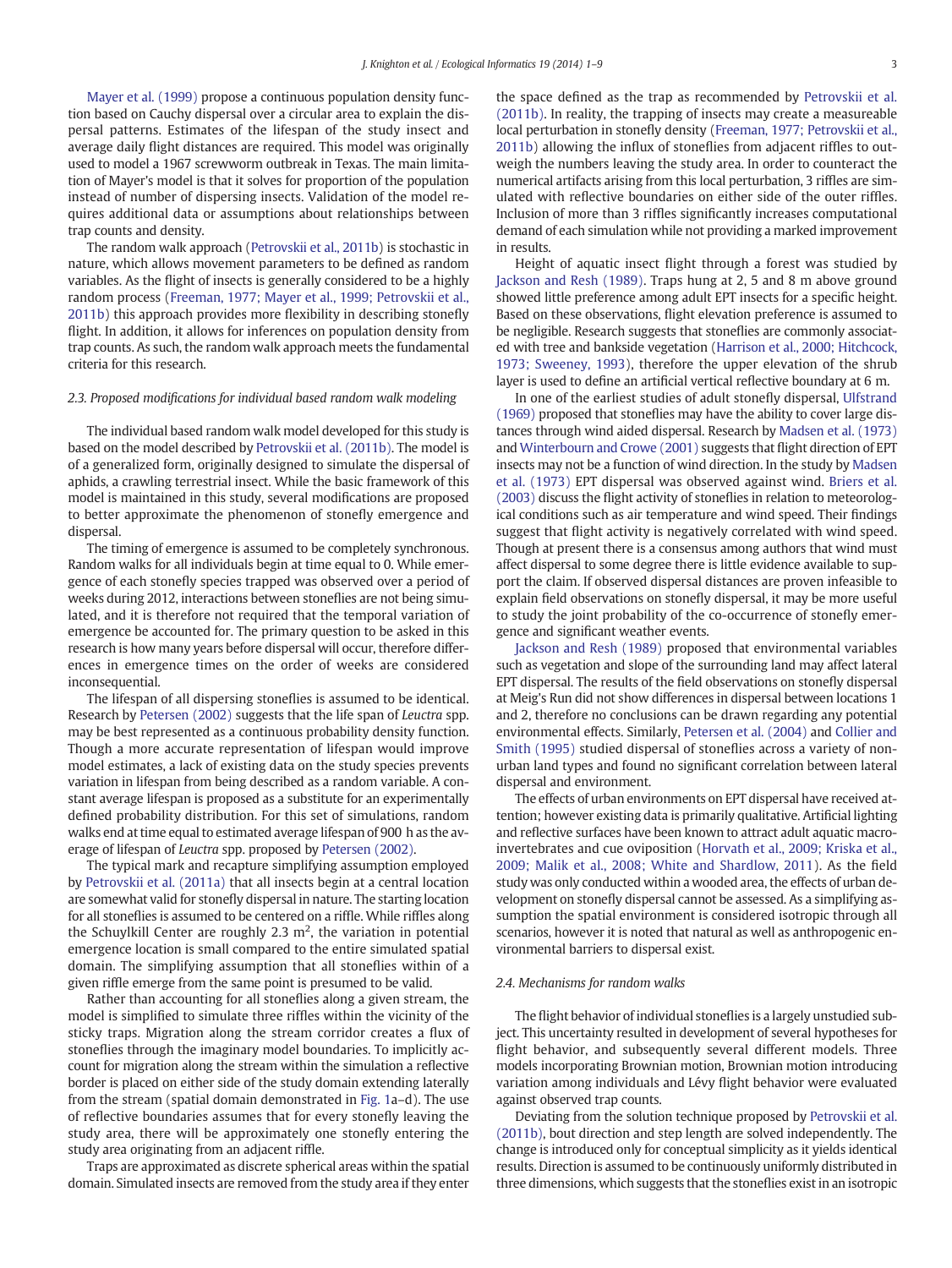<span id="page-3-0"></span>

Fig. 1. Top down view of random walk spatial domain for time steps  $t = a$ ) 1, b) 100, c) 900 and d) 1800 h.

environment and show no interactions among individuals. For each time step, three continuous random variables are sampled from  $-1$  to 1 to create vectors in the x, y and z directions. The unit vector defined by the three random variables is then solved and applied to the step length to yield a random walk in three dimensions. All models discussed were developed within R x64 2.15.0 [\(R Core Team, 2012\)](#page-8-0).

### 2.4.1. Brownian motion

A simplistic starting assumption for individual based modeling is that stonefly movement follows a Brownian random walk. Random walks consisting of Brownian motion have been widely proposed as valid models for simulating animal movements [\(Bovet and Benhamou,](#page-7-0) [1988; Crumpacker and James, 1973; Kareiva and Sigesada, 1983;](#page-7-0) [Okubo and Levin, 2001; Petrovskii et al., 2011a,b; Turchin, 1989,](#page-7-0) [1991\)](#page-7-0). An individual exemplifying a Brownian random walk suggests non-specialized behavior with respect to motion ([Reynolds and](#page-8-0) [Rhodes, 2009](#page-8-0)).

Field observations by [Macneale et al. \(2005\)](#page-7-0) suggest that L. ferruginea typically fly in discrete bouts of up to several meters. Research by [Marden \(2007\)](#page-8-0) estimated maximum flight speeds of various adult stonefly species in the range of 60 to 70 cm/s. These observations provide some basic data for developing a distribution for stonefly flight bout length. Bout length (Δx) at each time step is defined as a random variable sampled from a normal distribution with mean,  $\mu = 0$ (Eq. (1)). Direction is assumed to be continuously uniformly distributed, which suggests that the stoneflies exist in an isotropic environment and show no interactions among individuals.

$$
\phi = \frac{1}{\delta \sqrt{2\pi}} \exp\left[-\frac{\Delta x^2}{2\delta^2}\right].
$$

where,

 $\phi$  – step length probability density function of an individual δ — standard deviation Δx — step length for duration Δt

 $\Delta t$  – time step

The model parameter  $\delta$ , or standard deviation of the step length distribution, represents the sole calibration parameter describing dispersal capabilities of the stonefly. The parameter  $n$  directly accounts for number of dispersing insects per riffle. Each parameter was adjusted for each data set until the G-test statistic was minimized. The maximum estimated 30 minute flight distance was calculated as 1262 m based on data from [Marden \(2007\)](#page-8-0). Step length values exceeding this estimated maximum were recalculated.

# 2.4.2. Lévy flight

Lévy flights are characterized by longer periods of short random movements interspersed with shorter periods of large movements in a consistent direction. A Lévy flight can be defined as any movement where the step length is defined by a heavy tailed distribution. Similar to the above assumption of Brownian motion, Lévy flight produces primarily short bouts of up to several meters, which is in agreement with field observations by [Macneale et al. \(2005\)](#page-7-0).

Lévy flights are a commonly observed as a technique employed by animals in nature to optimize search efficiency when resources are limited [\(Cole, 1995; Humphries et al., 2011; Reynolds and Rhodes, 2009;](#page-7-0) [Viswanathan and Raposo, 2008; Walters et al., 2006\)](#page-7-0). Observation of Lévy flights is considered a significant finding as it indicates that movement behavior is an evolved trait specific to a particular taxon rather than non-specialized movement ([Reynolds and Rhodes, 2009\)](#page-8-0). Though Lévy flights are typically observed in more advanced animals, they have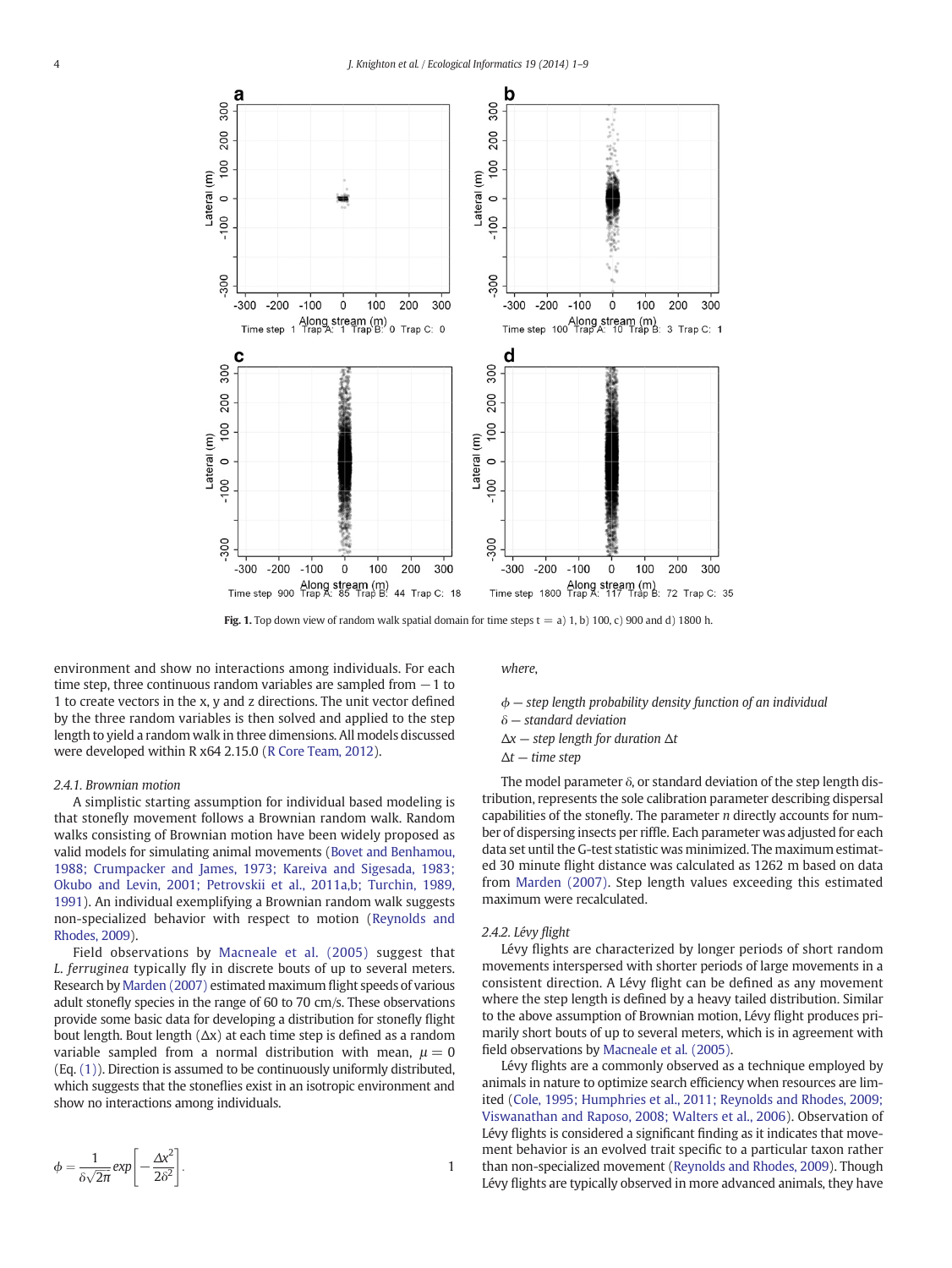<span id="page-4-0"></span>been observed within the insect orders Diptera [\(Cole, 1995\)](#page-7-0) and Hymenoptera ([Reynolds and Rhodes, 2009](#page-8-0)).

# Adult stoneflies search for food, water, resting locations, mating opportunities or in the case of gravid females locating a stream for oviposition ([Hitchcock, 1973](#page-7-0)). It has been observed that some stoneflies rely on chance encounters for mating. [Coleman and Hynes \(1970\)](#page-7-0) observed that males of Allocapnia pygmaea could only recognize mates within a 15 cm radius. As Lévy flights are commonly used to increase search efficiency when resources are scarce ([Humphries et al., 2011](#page-7-0)), it is feasible that stoneflies evolved Lévy flight behavior to increase reproductive success. For the purposes of this model a Cauchy distribution is used to generate the step length of the Lévy flight (Eq. (2)). As above, direction and step length are solved independently. Direction is assumed to be continuously uniformly distributed, which suggests that the stoneflies exist in an isotropic environment and show no interactions among individuals.

$$
\phi = \frac{1}{\pi \alpha \left[1 + \left(\frac{\Delta x}{\alpha}\right)^2\right]}
$$
 2

where,

 $\phi$  – step length probability density function of an individual  $\alpha$  – shape parameter

Δx — step length for duration Δt

 $\Delta t$  – time step

The model parameter  $\alpha$ , or shape parameter of the Cauchy step length distribution, represents the sole calibration parameter describing dispersal capabilities of the stonefly taxon. As above, n directly accounts for number of dispersing insects per riffle. As described above, step length values generated exceeding 1262 m were recalculated.

# 2.4.3. Brownian motion introducing variation among individuals

A population wide heavy tailed step length distribution can be demonstrated through Lévy flight of individuals as demonstrated above. An alternate explanation is that individuals follow Brownian motion and some variation among individuals exists. The random path of an individual can remain thin tailed as found in Brownian motion however introducing variation among individuals produces a population demonstrating heavy tailed dispersal [\(Petrovskii et al., 2008, 2011b](#page-8-0)).

Morphological differences such as wing length have been correlated positively with dispersal capability of stoneflies ([Malmqvist, 2000](#page-7-0)). Qualitative observations made during identification of specimens collected during this study suggest that there is some degree of physical variation among stoneflies of the same species with respect to wing length and body size. It is feasible that the underlying mechanisms for dispersal are identical; however the step length is increased for individuals that naturally possess greater dispersal capabilities.

Variations are introduced among individuals by assigning the standard deviation of the individuals' step length distribution as a random variable. The step length standard deviation is defined as the absolute value of a random number sampled from a normal distribution as one of several cases proposed in [Petrovskii et al. \(2008\).](#page-8-0) The mean and standard deviation of the distribution defining variation among individuals are treated as additional calibration parameters.

# 3. Results

# 3.1. Results of field observations

Through the field study, 859 EPT specimens were trapped belonging to 15 taxa. Stoneflies (Plecoptera) dominated trap counts of all EPT with 831 stonefly specimens collected belonging to 7 taxa, 788 of which species and sex could be determined (Table 1).

| Table 1             |  |
|---------------------|--|
| EDT tava trapped at |  |

EPT taxa trapped at SCEE, Philadelphia PA.

| Order         | Family          | Genus            | Species      | n              | Pollution<br>tolerance <sup>a</sup> |
|---------------|-----------------|------------------|--------------|----------------|-------------------------------------|
| Ephemeroptera | Baetidae        | <b>Baetis</b>    | sp.          | 2              | 6                                   |
| Ephemeroptera | Heptageniidae   | Maccaffertium    | pudicum      | 1              | 3                                   |
| Ephemeroptera | Leptophlebiidae | Paraleptophlebia | debilis      | 4              | 1                                   |
| Ephemeroptera | Leptophlebiidae | Paraleptophlebia | guttata      | 4              | 1                                   |
| Plecoptera    | Capniidae       | Allocapnia       | recta        | 141            | 3                                   |
| Plecoptera    | Leuctridae      | Leuctra          | ferruginea   | 512            | $\Omega$                            |
| Plecoptera    | Leuctridae      | Leuctra          | variabilis   | 23             | $\Omega$                            |
| Plecoptera    | Nemouridae      | Amphinemura      | nigrita      | 50             | 3                                   |
| Plecoptera    | Nemouridae      | Prostoia         | similis      | 1              | $\mathfrak{D}$                      |
| Plecoptera    | Nemouridae      | Sovedina         | vallicularia | 43             | $\Omega$                            |
| Plecoptera    | Perlodidae      | Isoperla         | holochlora   | 18             | 2                                   |
| Trichoptera   | Hydropsychidae  | Diplectrona      | modesta      | $\overline{2}$ | $\Omega$                            |
| Trichoptera   | Philopotamidae  | Dolophilodes     | distinctus   | 6              | $\Omega$                            |
| Trichoptera   | Rhyacophilidae  | Rhyacophila      | invaria      | 3              | 1                                   |
| Trichoptera   | Uenoidae        | Neophylax        | mitchelli    | 3              | 3                                   |

<sup>a</sup> PA Department of Environmental Protection Genus Level Pollution Tolerance [\(PADEP,](#page-8-0) [2012\)](#page-8-0).

In North America, L. ferruginea displays indeterminate voltinism (univoltine to semivoltine) depending on stream temperature [\(Grubbs](#page-7-0) [et al., 2006\)](#page-7-0). Over the summer of 2012, L. ferruginea were captured within the Schuylkill Center for Environmental Education over two distinct emergence periods. The 1st emergence occurred from May through July followed by a 2nd fall emergence spanning mid-August through early December. The second emergence period appeared to be somewhat less synchronized than the first, occurring over roughly twice the duration (Fig. 2). It is assumed that two separate cohorts of L. ferruginea emerged during the observation period.

Trap counts of L. ferruginea females ([Fig. 3\)](#page-5-0) from the field study were used for development and evaluation of several models to describe adult stonefly dispersal. Successful inter-basin transfer of ova is dependent on overland dispersal by gravid females. While inter basin dispersal by males may be important for introducing genetic variation, recolonization of restored streams will not occur through male dispersal. A total of 4 validation data sets were generated through trapping 2 separate cohorts of L. ferruginea females at 2 trapping locations.

### 3.2. Brownian motion model calibration

A calibration of the 4 data sets of L. ferruginea female trap counts yields a final average calibration parameter of  $\delta = 3.7$  (parameter value standard deviation  $= 1.59$ ) for this taxon. Population density, *n*, is expected to vary by location and cohort. The comparison to observed trap counts of L. ferruginea females suggests that Brownian motion within an isotropic environment may be a sufficient explanation for stonefly flight behavior. Statistically significant calibration results



Fig. 2. Emergence pattern of *L. ferruginea* (Totals of all trap counts).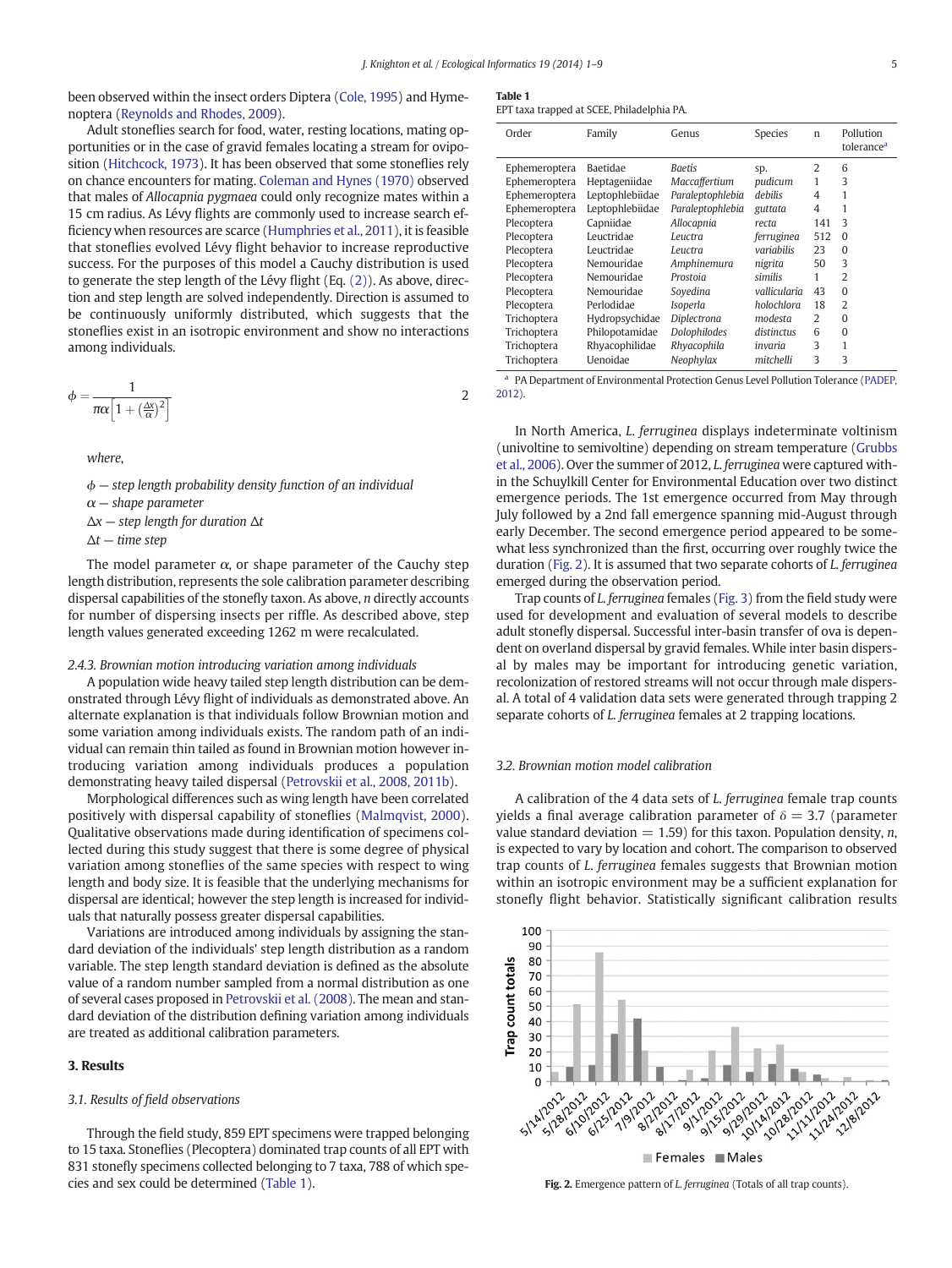<span id="page-5-0"></span>

Fig. 3. Trap counts of *L. ferruginea* females for Location (L) and Cohort (C).

were obtained for 3 of 4 calibration datasets (G-test; H0: model is a valid predictor of trap counts; p value  $\geq$  0.05) (Table 2).

# 3.3. Lévy flight model calibration

A calibration of the 4 data sets of L. ferruginea female trap counts yields a final averaged calibration parameter of  $\alpha = 0.313$  (parameter value standard deviation  $= 0.043$ ) for this taxon. Population density, n, is expected to vary by location and cohort. The comparison to observed trap counts of L. ferruginea females suggests that Levy flight within an isotropic environment may be a possible explanation for stonefly flight behavior. Calibration to all validation datasets produced statistically significant results (G-test; H0: model is a valid predictor of trap counts; p value  $\geq$  0.05) (Table 3).

#### 3.4. Brownian motion introducing variation among individuals

As with the other proposed models, a series of calibrations was performed against field observations employing the G-test statistic as the objective function. Results of these calibration attempts showed that while statistically significant results could be reached with the proposed model, parameter values were not converging among repeat calibrations. This result suggests that many local optima exist for the proposed model when validated against the field observations.

Given that the problem contains many local optima, it is clear that additional model complexity exceeds the information that can be extracted from the primary calibration data. In this case increased model complexity does not provide further insights into dispersal. The Brownian motion of identical individuals described above serves as a simplified version better suited to existing data availability. This model will not be evaluated further; however it may provide a better starting point for future research.

# 4. Discussion

#### 4.1. Proposed dispersal mechanisms

Dispersal behaviors of insects are determined through natural selection. Traits that result in maximization of successful reproduction are

Table 2

Calibrated model parameters for Brownian motion.

| Location | Cohort | $n$ /riffle |     | G    | p value           |
|----------|--------|-------------|-----|------|-------------------|
|          |        | 1960        | 3.5 | 38.7 | 0.00 <sup>a</sup> |
|          |        | 1730        | 2.8 | 0.34 | 0.84              |
|          |        | 970         | 6.0 | 0.09 | 0.96              |
| ∠        |        | 1740        | 2.5 | 0.30 | 0.86              |

<sup>a</sup> Result not significant; calibrated model a poor predictor of trap counts.

Table 3

| Lévy flight final calibration parameters. |  |  |
|-------------------------------------------|--|--|
|-------------------------------------------|--|--|

| Location | Cohort | $n$ /riffle | $\alpha$ | G     | p value |
|----------|--------|-------------|----------|-------|---------|
|          |        | 2500        | 0.35     | 1.168 | 0.56    |
|          |        | 5700        | 0.27     | 0.749 | 0.69    |
|          |        | 2090        | 0.35     | 0.004 | 0.99    |
|          |        | 6900        | 0.283    | 0.072 | 0.96    |

maintained. An insect population that disperses over large distances has an evolutionary advantage by reducing interbreeding, exploiting new habitats, or moving away from unfavorable conditions. The costs of dispersal however include increased risk of not finding a suitable habitat, encountering predators and a reduced possibility of finding a mate [\(Bilton et al., 2001\)](#page-7-0).

Dispersal capabilities are an accumulation of traits developed over generations, such as wing length in Plecoptera and Ephemeroptera. Observed variation in wing length within these two orders suggests that dispersal has had varied importance in survival among different species. Some species have relied less on dispersal for survival, and therefore naturally possess weaker dispersal capabilities ([Malmqvist, 2000](#page-7-0)). Brownian motion and Lévy flight each suggests different flight behaviors and consequently different tactics for surviving environmental disturbance. A Brownian motion based random walk results in limited lateral dispersal, which suggests a species adapted to endure adverse environmental conditions. A Lévy flight demonstrates more lateral dispersal, suggesting a species that survives by avoiding disturbance through exploitation of spatially separated habitats (Fig. 4).

Calibration results of both the Brownian motion and Levy flight model are presented above. Results of the calibration suggest that the Lévy flight and Brownian motion may both provide a sufficient explanation for stonefly behavior, however the Lévy flight model as the dispersal mechanism was a stronger predictor of field observations (Tables 2 and 3). As noted in [Section 3.2,](#page-4-0) a model employing Brownian motion incorporating variations among individuals was capable of producing statistically significant calibration results when compared to field observations; however the presence of multiple parameter value optima suggests model complexity exceeded the information that could be extracted from the trap counts.

Through a mark and recapture study [Macneale et al. \(2005\)](#page-7-0) found that adult females of L. ferruginea had dispersed up to 560 m laterally within one generation. The model was run with best fit parameter values to estimate the probability of long distance lateral dispersal (Fig. 4). The probability of an individual stonefly dispersing laterally 560 m or more through the calibrated Brownian motion model is



Fig. 4. Estimated density function for lateral dispersal distance of an individual under Lévy Flight ( $\alpha = 0.313$ ) and Brownian motion ( $\delta = 3.7$ ); result of 300,000 model iterations.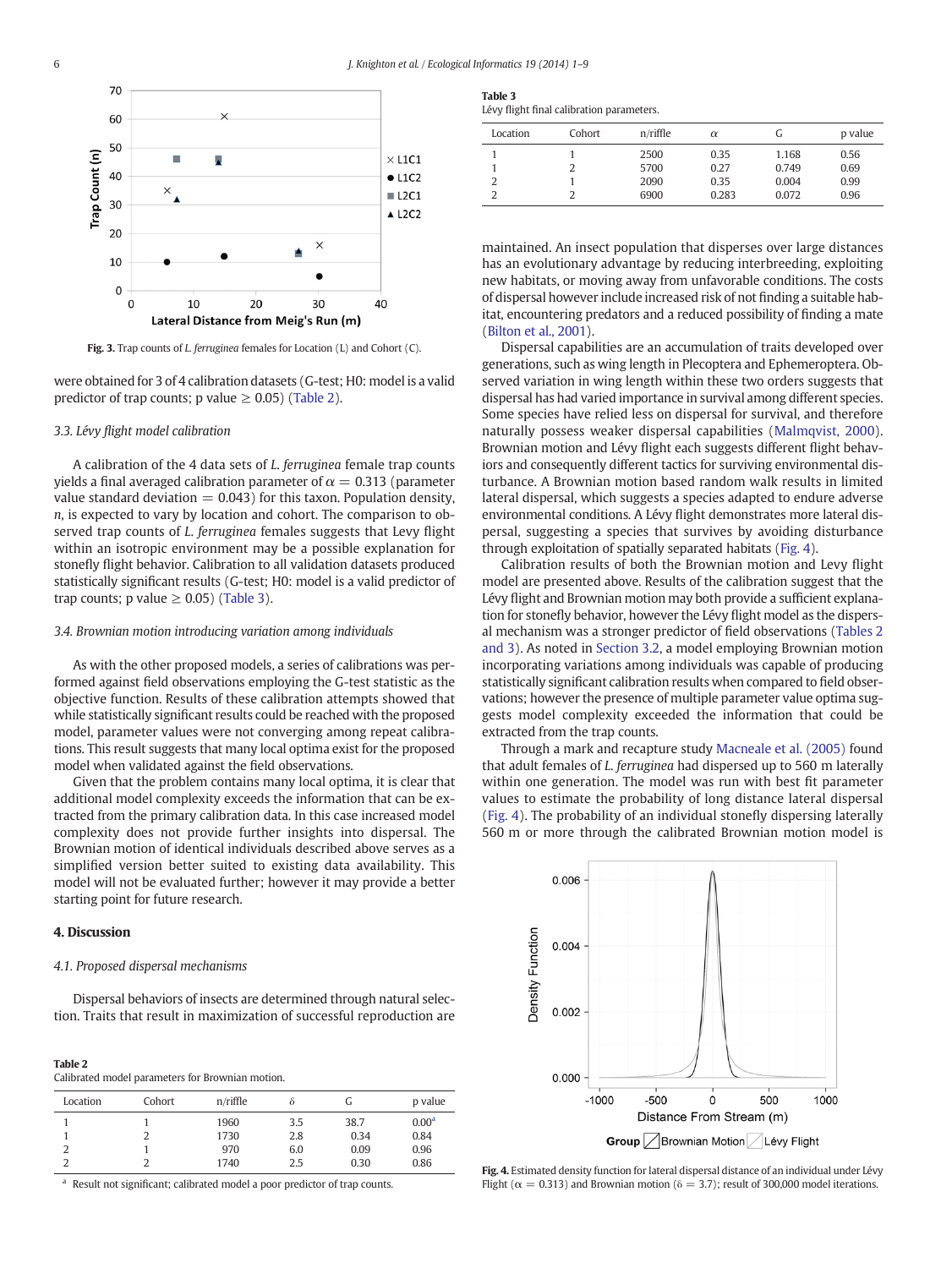estimated as 9e−13. Through the calibrated Lévy flight model the probability of an individual dispersing at least 560 m or more laterally is estimated as 0.06 [\(Fig. 4](#page-5-0)).

Based on calibration results of field observations presented in this study as well as field observations by [Macneale et al. \(2005\)](#page-7-0), the Lévy flight model provides the more probable approximation of female L. ferruginea dispersal behavior than Brownian motion.

Observations on the life cycle of L. ferruginea further support the selection of the Lévy flight model which demonstrates stronger dispersal behavior. A low pollution tolerance index [\(PADEP, 2012](#page-8-0)) and findings by [Grubbs et al. \(2006\)](#page-7-0) that L. ferruginea eggs lack a diapause suggest that the species is not adapted to endure adverse or changing environmental conditions. Aquatic insect species lacking specialized traits to survive periodic disturbance are more likely to survive through a stronger ability to disperse and colonize new habitats ([Bilton et al., 2001](#page-7-0)). These findings are suggestive of a taxon that has maximized survival efficiency through inter basin dispersal as a method of avoiding disturbance regimes, and one that would likely demonstrate more active dispersal.

# 4.2. Potential error sources

All models are inherently wrong, however, they can be useful in providing insights into natural phenomena that cannot be observed through practical means. As in all modeling work, error is introduced through a variety of sources: primary data used in model development, uncertainty in model parameter estimation and simplification of a natural process [\(Grant and Swannack, 2007](#page-7-0)). This section aims to describe, and if possible, quantify all potential sources of error.

Trap counts from 6 sticky traps along 2 transects represent the primary data set for model calibration in this study. It is noted that some specimens degraded significantly on the traps such that they could not be identified beyond the genus level. An inability to identify all Leuctra to species level compromised the validation dataset. Of all 859 EPT trapped, genus could be determined for 813 (94.6%) specimens. The error introduced through specimen degradation results in an error in the direction of under predicting total stonefly density and thus, leans in the conservative direction for estimating recolonization probabilities. The error in total trap count of L. ferruginea females at each location is underestimated by no more than 6% of the true trap count.

Given that the path of an insect incorporates some amount of randomness [\(Freeman, 1977; Petrovskii et al., 2011a,b](#page-7-0)) it is valid to assume that trap counts to be observed in a future field study are random variables with some unknown variance. The result of this modeling study suggests that the variances of the trap counts under this experiment design are non-negligible. A single year of field observations on stonefly dispersal may not provide a sufficient data set to quantify the variance inherent to trap counts resulting from the highly stochastic process of adult stonefly dispersal. Some error in model parameter estimation is assumed to exist due to this data limitation.

Maximum dispersal distance is a function not only of flight mechanisms for dispersal, but also time allowed for dispersal. As discussed above, the lifespan of adult Leuctra spp. is best described as a continuous probability distribution [\(Petersen, 2002\)](#page-8-0). The simplifying assumption that lifespan of each individual is some constant average value would tend to under predict long distance dispersal events. Sensitivity analysis suggests that the probability of long distance dispersal events is sensitive to lifespan or simulation length. Dispersal within the vicinity of the trap locations used in this study, however, is not sensitive to life span. Model parameter estimation is not assumed to be compromised by this data limitation, however maximum dispersal distance may be underestimated by an unknown quantity.

Stonefly flight paths are continuous in nature, which can only be approximated through a random walk simulation. Random walks only estimate position at discrete moments in time. [Kawaii and Petrovskii](#page-7-0) [\(2012\)](#page-7-0) note that time step selection for a random walk model is critical to obtaining meaningful results. Selection of an improper time step can lead to misinterpretations of the random walk. For example, at larger time steps non-correlated random walks, correlated random walks and Lévy flights all tend to produce similar results. Decreasing the time step may improve resolution of the flight path; however reaching the solution becomes more computationally intensive. Time step selection was guided in part by a desire to reduce the computational demand of the models. While a time step was chosen to minimize error through simplification of the random walk path, it is acknowledged that some amount of error was introduced none the less. Based on a sensitivity analysis of model time step this error is assumed to be negligible.

The model was simplified by excluding all environmental variables. As stoneflies have physical barriers to motion, natural predators, feeding requirements, mating requirements, etc. they have real observable interactions with the physical world. Assuming that stonefly flight direction is in no way influenced by the environment introduces some degree of error that cannot be quantified at the present. Two studies of stonefly dispersal versus varying types of natural environment resulted in no significant correlation (Griffi[th et al., 1998; Petersen et al., 2004](#page-7-0)). The effects of the urban environment on adult aquatic macroinvertebrate behavior remain largely unstudied. As artificial lighting and reflective surfaces have been shown to attract aquatic insects it is critical to understanding the probability of successful inter-basin transfer of ova [\(Horvath et al., 2009; Kriska et al., 2009; Malik et al., 2008; White and](#page-7-0) [Shardlow, 2011\)](#page-7-0).

# 4.3. Adult stonefly flight direction preference

As stoneflies require flowing water for successful reproduction [\(Hitchcock, 1973](#page-7-0)), it would be logical to assume that adult stoneflies exhibit some preference for maintaining a close proximity to flowing water throughout the entire adult lifespan. Several studies have proposed that stonefly flight is primarily along the riparian corridor, with limited lateral dispersal (Griffi[th et al., 1998; Macneale et al., 2005;](#page-7-0) [Petersen et al., 1999, 2004\)](#page-7-0). While it has been well established that upstream movement of adults occurs, these studies do not necessarily suggest a behavior with respect to lateral distance from the stream. Within this modeling exercise, simulated L. ferruginea females confined to a transect with no preference for flight direction accurately reproduced field observations. This suggests that L. ferruginea females may not need to exhibit a preference for flowing water during the adult life stage.

As L. ferruginea emerge from a stream, it is likely that many adult females will reencounter that stream purely through random movements. As all L. ferruginea emerge along a given stream it is probable that the highest density of L. ferruginea would remain centered along the stream corridor [\(Fig. 4](#page-5-0)) as a consequence only of their emergence location, relatively short lifespan and poor flight capabilities; not necessarily through a flight direction preference demonstrated during the adult life stage.

In an experiment of adult EPT, [Macneale et al. \(2005\)](#page-7-0) noted that adult female L. ferruginea were captured with extruded egg masses attached to their abdomens at traps extending laterally from the stream. This suggests that the female stoneflies were within minutes of oviposition and not within the stream corridor. At the population level, research by [Bunn and Hughes \(1997\)](#page-7-0) further supports this concept. Genetic analysis of stoneflies suggests that the entire larval population of a stream reach can be accounted for by oviposition of only a few females. They conclude that the stochastic effects of recruitment are a key factor that defines the aquatic community structure.

Within the calibrated Lévy flight model an estimated 50% of all adult female L. ferruginea will remain within 60 m of the stream of emergence. The simulated results of adult L. ferruginea females suggest that for a large population, purely random flight direction provides a sufficient rate of reencounter with the stream of emergence. Though females must find flowing water for oviposition, it may be necessary for some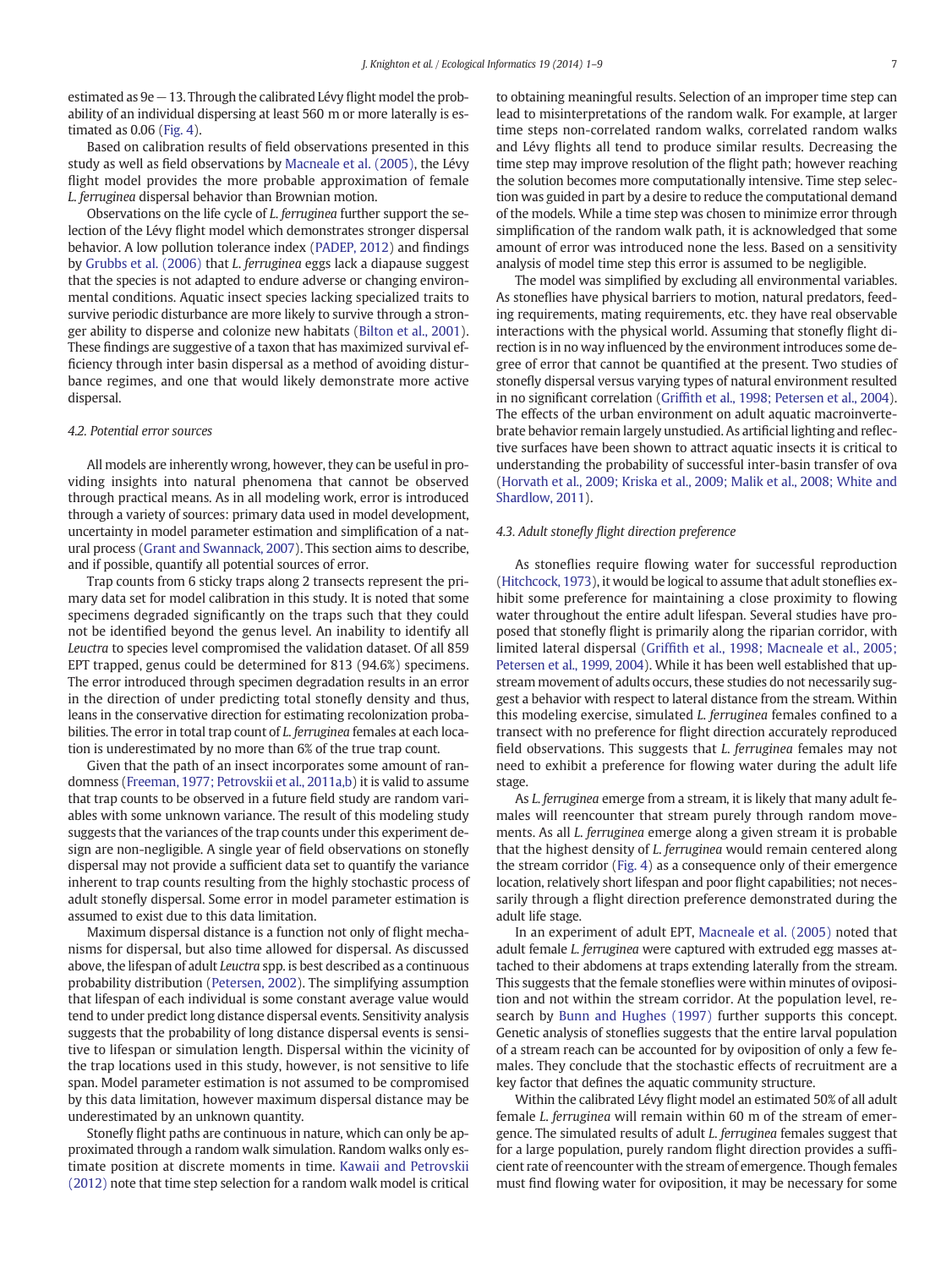<span id="page-7-0"></span>aquatic insects to actively disperse away from water (Bilton et al., 2001). As L. ferruginea has a poor tolerance for changes in environmental conditions (Grubbs et al., 2006; PADEP, 2012) having no preference for flight direction may be a critical trait for survival.

# 4.4. Maximum probable dispersal distance

Estimating rates of recolonization of L. ferruginea within Philadelphia, PA are critical to designing post stream restoration monitoring programs. Post restoration recolonization will likely occur through gradual progression as restored streams adjacent to existing L. ferruginea populations are recolonized. Recolonized streams would then serve as population sources allowing subsequent generations to disperse further.

The Schuylkill Center for Environmental Education is conservatively assumed to be the only existing source of L. ferruginea in the Philadelphia area. Rapid bioassessments of many smaller streams sampled relatively few EPT specimens with Leuctra spp. specimens collected only within French Creek approximately 40 km Northwest of Philadelphia ([PWD,](#page-8-0) [2004](#page-8-0)).

The Lévy flight random walk model calibration yielded shape parameters in the range of 0.27 to 0.35 ([Table 3\)](#page-5-0). Based on population density estimates and an average Cauchy shape parameter value (.313) [\(Section 3.3\)](#page-5-0), the estimated maximum probable distance for successful dispersal by L. ferruginea within 1 generation is 2100 m. This result suggests that streams further than 2100 m from a known source may require additional considerations for successful reintroduction of L. ferruginea.

# 5. Conclusions

- 1) Through a one year field study of adult EPT insects 15 taxa were trapped, all demonstrating some degree of lateral dispersal. L. ferruginea was selected for further study as the taxon was most numerically abundant on the traps and exemplified more active dispersal relative to other EPT taxa.
- 2) The methods presented demonstrate a simulation based approach to estimating stonefly dispersal behavior. Simulations of dispersal provide an improvement over more commonly employed statistical models. Examination of a group of previously employed models of insect dispersal suggests that individual based random walk models with modifications presented in this paper are most applicable to modeling adult stonefly dispersal.
- 3) Each of the proposed mechanisms for stonefly flight, Brownian motion and Lévy flight, was capable of reproducing observed trap counts. The Lévy flight model proved to be a better fit when compared with mark and recapture observations (Macneale et al., 2005) as well as conceptual observations made on stonefly life cycles and behavior (Bunn and Hughes, 1997; Grubbs et al., 2006; Hitchcock, 1973). The Lévy flight suggests that stoneflies may exhibit specialized searching techniques as opposed to non-specialized Brownian movement.
- 4) Estimates within this paper suggest that overland dispersal may be a viable pathway for successful dispersal to adjacent streams by L. ferruginea if the restored stream is within 2100 m of a known source. In order to predict the rate of dispersal to a specific stream reach, however, local conditions such as required dispersal distances, the sequence of stream restoration and resulting habitat segmentation must be taken into consideration.

# Acknowledgments

Funding for this research was provided in part by the Philadelphia Water Department and a research award from the University of Pennsylvania. We thank the Schuylkill Center for Environmental Education for allowing us access to Meig's Run to perform this research. We thank Dr. Dewalt (University of Illinois), Dr. Funk (Stroud Water

Research Center) and Dr. Gelhaus (The Academy of Natural Sciences of Drexel University) for the taxonomic guidance. We thank Dr. Willig (Penn) for the guidance and advice on setting up this research. We thank Ellen Maher, Casey Thomas, Anna Knighton, Nick Knighton, Valessa Souter-Kline and Ali Okur for assisting with field collections. We thank 2 anonymous reviewers for their thoughtful comments on this research.

# References

- ANS, 2013. Entomology Type Collection. Online. Accessed Jan 24, 2013 [http://clade.ansp.](http://clade.ansp.org/entomology/) [org/entomology/](http://clade.ansp.org/entomology/).
- Barbour, M., Gerritsen, J., Snyder, B., Stribling, J., 1999. [Rapid Bioassessment Protocols for](http://refhub.elsevier.com/S1574-9541(13)00113-1/rf0225) [Use in Streams and Wadeable Rivers: Periphyton, Benthic Macroinvertebrates and](http://refhub.elsevier.com/S1574-9541(13)00113-1/rf0225) [Fish. EPA 841-B-99-002 Second edition. U.S. Environmental Protection Agency, Of](http://refhub.elsevier.com/S1574-9541(13)00113-1/rf0225)fice [of Water, Washington, D.C.](http://refhub.elsevier.com/S1574-9541(13)00113-1/rf0225)
- Barcode of Life Database, 2013. BOLDSYSTEMS Databases. Online. Accessed January 27, 2013 [http://www.boldsystems.org/index.php/databases.](http://www.boldsystems.org/index.php/databases)
- Bauman, R., 1975. Revision of the stonefl[y family Nemouridae \(Plecoptera\): a study of the](http://refhub.elsevier.com/S1574-9541(13)00113-1/rf0235) [world fauna at the generic level. Smithson. Contrib. Zool. 211](http://refhub.elsevier.com/S1574-9541(13)00113-1/rf0235).
- Bilton, D., Freeland, J., Okamura, B., 2001. [Dispersal in freshwater invertebrates. Annu. Rev.](http://refhub.elsevier.com/S1574-9541(13)00113-1/rf0010) [Ecol. Syst. 32, 159](http://refhub.elsevier.com/S1574-9541(13)00113-1/rf0010)–181.
- Bovet, P., Benhamou, S., 1988. [Spatial analysis of animals' movements using a correlated](http://refhub.elsevier.com/S1574-9541(13)00113-1/rf0015)
- [random walk model. J. Theor. Biol. 131, 419](http://refhub.elsevier.com/S1574-9541(13)00113-1/rf0015)–433. Briers, R., Cariss, H., Gee, J., 2003. [Flight activity of adult stone](http://refhub.elsevier.com/S1574-9541(13)00113-1/rf0020)flies in relation to weather. [Ecol. Entomol. 28, 31](http://refhub.elsevier.com/S1574-9541(13)00113-1/rf0020)–40.
- Bunn, S., Hughes, J., 1997. [Dispersal and recruitment in streams: evidence from genetic](http://refhub.elsevier.com/S1574-9541(13)00113-1/rf0025) [studies. J. N. Am. Benthol. Soc. 16, 338](http://refhub.elsevier.com/S1574-9541(13)00113-1/rf0025)–346.
- Cole, B., 1995. [Fractal time in animal behavior: the movement activity of Drosophila.](http://refhub.elsevier.com/S1574-9541(13)00113-1/rf0030) [Anim. Behav. 50, 1317](http://refhub.elsevier.com/S1574-9541(13)00113-1/rf0030)–1324.
- Coleman, M., Hynes, H., 1970. [The life histories of some Plecoptera and Ephemeroptera in](http://refhub.elsevier.com/S1574-9541(13)00113-1/rf9000) [a southern Ontario stream. Can. J. Zool. 48, 1333](http://refhub.elsevier.com/S1574-9541(13)00113-1/rf9000)–1339.
- Collier, K., Smith, B., 1995. [Sticky trapping of adult may](http://refhub.elsevier.com/S1574-9541(13)00113-1/rf0035)flies, stoneflies and caddisflies [alongside three contrasting streams near Hamilton, New Zealand. N. Z. Nat. Sci. 22,](http://refhub.elsevier.com/S1574-9541(13)00113-1/rf0035)  $1 - Q$
- Crumpacker, D., James, W., 1973. [Density, dispersion and population structure in Dro](http://refhub.elsevier.com/S1574-9541(13)00113-1/rf0040)[sophila pseudoobscura. Ecol. Monogr. 43 \(4\), 499](http://refhub.elsevier.com/S1574-9541(13)00113-1/rf0040)–538.
- EPA, 2013. Rapid Bioassessment Protocols for Use in Streams and Wadeable Rivers: Periphyton, Benthic, Macroinvertebrates, and Fish, Second edition. Environmental Protection Agency (Online. Accessed March 29, 2013. <[http://water.epa.gov/scitech/](http://water.epa.gov/scitech/monitoring/rsl/bioassessment/index.cfm) [monitoring/rsl/bioassessment/index.cfm](http://water.epa.gov/scitech/monitoring/rsl/bioassessment/index.cfm)>)
- Finn, D., Poff, N., 2008. Emergence and fl[ight activity of alpine stream insects in two years](http://refhub.elsevier.com/S1574-9541(13)00113-1/rf0045) [with contrasting winter snowpacks. Arct. Antarct. Alp. Res. 40 \(4\), 638](http://refhub.elsevier.com/S1574-9541(13)00113-1/rf0045)-646
- Freeman, G., 1977. [A model relating numbers of dispersing insects to distance and time.](http://refhub.elsevier.com/S1574-9541(13)00113-1/rf0050) [J. Appl. Ecol. 2, 477](http://refhub.elsevier.com/S1574-9541(13)00113-1/rf0050)–487.
- Grant, W., Swannack, T., 2007. [Ecological Modeling: A Common-Sense Approach to The](http://refhub.elsevier.com/S1574-9541(13)00113-1/rf0055)[ory and Practice. Wiley-Blackwell, New Jersey](http://refhub.elsevier.com/S1574-9541(13)00113-1/rf0055).
- Griffith, M., Barrows, E., Perry, S., 1998. [Lateral dispersal of adult aquatic insects \(Plecoptera,](http://refhub.elsevier.com/S1574-9541(13)00113-1/rf0060) [Trichoptera\) following emergence from headwater streams in forested Appalachian](http://refhub.elsevier.com/S1574-9541(13)00113-1/rf0060) [catchments. Ecol. Popul. Biol. 91, 195](http://refhub.elsevier.com/S1574-9541(13)00113-1/rf0060)–201.
- Grubbs, S., Thomas, C., Hutchins, B., Taylor, J., 2006. [Life cycles of Allocapnia recta and](http://refhub.elsevier.com/S1574-9541(13)00113-1/rf0065) Leuctra spp. Across a fl[ow gradient in a Central Kentucky Karst Headwater Stream.](http://refhub.elsevier.com/S1574-9541(13)00113-1/rf0065) [Southeast. Nat. 5.2, 321](http://refhub.elsevier.com/S1574-9541(13)00113-1/rf0065)–332.
- Harrison, S., Harris, S., Croeze, A., Wiggers, R., 2000. The infl[uence of bankside vegetation](http://refhub.elsevier.com/S1574-9541(13)00113-1/rf0070) [on the distribution of aquatic insects. Verh. Int. Ver. Theor. Angew. Limnol. 27,](http://refhub.elsevier.com/S1574-9541(13)00113-1/rf0070) 1480–[1484.](http://refhub.elsevier.com/S1574-9541(13)00113-1/rf0070)
- Hilderbrand, R.H., Watts, A.C., Randle, A.M., 2005. [The myths of restoration ecology. Ecology](http://refhub.elsevier.com/S1574-9541(13)00113-1/rf9010) [and Society 10 \(1\), 19.](http://refhub.elsevier.com/S1574-9541(13)00113-1/rf9010)
- Hitchcock, S., 1973. The Plecoptera or stonefl[ies of Connecticut. State Geological and Nat](http://refhub.elsevier.com/S1574-9541(13)00113-1/rf0245)[ural History Survey of Connecticut.Dept. of Environmental Protection](http://refhub.elsevier.com/S1574-9541(13)00113-1/rf0245).
- Horvath, G., Kriska, G., Malik, P., Robertson, B., 2009. [Polarized light pollution: A new kind](http://refhub.elsevier.com/S1574-9541(13)00113-1/rf0075) [of ecological photopollution. Front. Ecol. Environ. 7, 317](http://refhub.elsevier.com/S1574-9541(13)00113-1/rf0075)–325.
- Humphries, N., Weimerskirch, H., Queroz, N., Southall, E., Sims, D., 2011. [Foraging success](http://refhub.elsevier.com/S1574-9541(13)00113-1/rf0080) of biological Lévy fl[ights recorded in situ. PNAS 109, 7169-7164.](http://refhub.elsevier.com/S1574-9541(13)00113-1/rf0080)
- Jackson, J., Resh, V., 1989. [Distribution and abundance of adult aquatic insects in the forest](http://refhub.elsevier.com/S1574-9541(13)00113-1/rf0085) [adjacent to a northern California stream. Entomol. Soc. Am. 89, 278](http://refhub.elsevier.com/S1574-9541(13)00113-1/rf0085)–283.
- Jones, T., Resh, V., 1988. [Movements of adult aquatic insects along a Montana \(USA\)](http://refhub.elsevier.com/S1574-9541(13)00113-1/rf0090) [springbrook. Aquat. Insects 10, 99](http://refhub.elsevier.com/S1574-9541(13)00113-1/rf0090)–104.
- Kareiva, P., Sigesada, N., 1983. [Analysing insect movements as correlated random walk.](http://refhub.elsevier.com/S1574-9541(13)00113-1/rf0095) [Oecologia 56, 233](http://refhub.elsevier.com/S1574-9541(13)00113-1/rf0095)–238.
- Kawaii, R., Petrovskii, S., 2012. [Multi-scale properties of random walk models of animal](http://refhub.elsevier.com/S1574-9541(13)00113-1/rf0100) [movement: lessons from statistical inference. Proc. R. Soc. 486, 1428](http://refhub.elsevier.com/S1574-9541(13)00113-1/rf0100)–1451.
- Kriska, G., Bernáth, B., Farkas, R., Horváth, G., 2009. [Degrees of polarization of re](http://refhub.elsevier.com/S1574-9541(13)00113-1/rf0105)flected [light eliciting polarotaxis in dragon](http://refhub.elsevier.com/S1574-9541(13)00113-1/rf0105)flies (Odonata), mayflies (Ephemeroptera) and tabanid fl[ies \(Tabanidae\). J. Insect Physiol. 55, 1167](http://refhub.elsevier.com/S1574-9541(13)00113-1/rf0105)–1173.
- Macneale, K., Peckarsky, B., Likens, G., 2005. [Stable isotopes identify dispersal patterns of](http://refhub.elsevier.com/S1574-9541(13)00113-1/rf0110) stonefl[y populations living along stream corridors. Freshw. Biol. 50 \(7\), 1117](http://refhub.elsevier.com/S1574-9541(13)00113-1/rf0110)–1130.
- Madsen, B., Bengston, J., Butz, I., 1973. [Observations on upstream migration by imagines](http://refhub.elsevier.com/S1574-9541(13)00113-1/rf0115) [of some Plecoptera and Ephemeroptera. Limnol. Oceanogr. 18, 678](http://refhub.elsevier.com/S1574-9541(13)00113-1/rf0115)–681.
- Malik, P., Hegedüs, R., Kriska, G., Horváth, G., 2008. [Imaging polarimetry of glass buildings:](http://refhub.elsevier.com/S1574-9541(13)00113-1/rf0120) [why do vertical glass surfaces attract polarotactic insects? Appl. Opt. 47, 4361](http://refhub.elsevier.com/S1574-9541(13)00113-1/rf0120)–4374.
- Malmqvist, B., 2000. [How does wing length relate to distribution patterns of stone](http://refhub.elsevier.com/S1574-9541(13)00113-1/rf0125)flies (Plecoptera) and mayfl[ies \(Ephemeroptera\)? Biol. Conserv. 93, 271](http://refhub.elsevier.com/S1574-9541(13)00113-1/rf0125)–276.